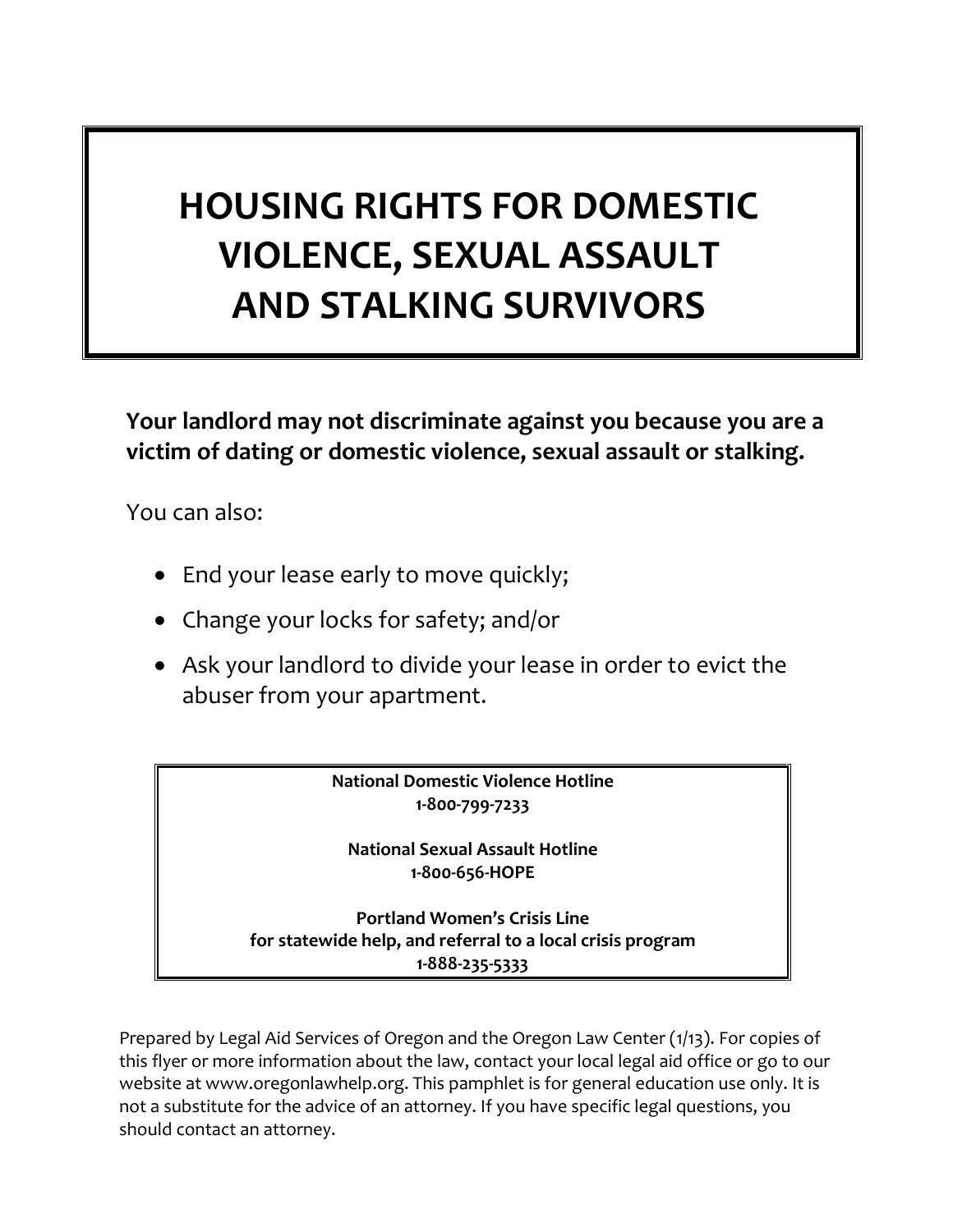### **DISCRIMINATION AGAINST VICTIMS PROHIBITED A landlord may not treat you differently because you (or your child) have been a victim of dating or domestic violence, sexual assault or stalking.**

**Landlord may not evict you, threaten to evict you, fail to renew your rental agreement, increase rent, decrease services or refuse to enter into a rental agreement with you**:

- Because you or your child have been a victim;
- Because of a violation of the rental agreement caused by an incident of dating or domestic violence, sexual assault or stalking committed against you;
- Because of criminal activity or police response related to dating or domestic violence, sexual assault or stalking against you; *or*
- Because of a bad landlord reference due to dating or domestic violence, sexual assault or stalking.

**Landlord may not have different rules or standards for you because you are a victim.** 

**If any of these things have happened to you, you may have rights under state and federal laws. You may want to contact an attorney to discuss your rights.** 

A landlord may evict you if the landlord has given you a written warning about the actions of the abuser who does not live with you and:

- You permit the abuser to remain on the premises and the abuser is an actual and imminent threat to the safety of others on the premises; or
- You consent to abuser living with you without landlord's permission.

# **CHANGING YOUR LOCKS FOR YOUR SAFETY**

**If you (or your child) have been the victim of dating or domestic violence, sexual assault or stalking, you have the right to have your locks changed.**

#### **Your landlord must promptly change your locks or allow you to change your locks if you:**

- Notify your landlord that you (or a child living with you) are a victim of dating or domestic violence, sexual assault or stalking and that you want your locks changed (written notice is best).*\* See Sample Form 1 below*.
- You do not need to provide proof of the abuse.

If your landlord refuses or takes too long:

- You can change the locks on your own.
- You must provide a copy of the new key to the landlord.

Who pays?

- You are responsible for the cost of changing your locks.
- The landlord should not require you to pay before changing the locks.

If the abuser is on the rental agreement and you want to change the locks to keep the abuser out:

- You must have a court order that requires the abuser to move out (such as a restraining order).
- The landlord should not allow the abuser into the unit without your permission unless court ordered.
- The abuser's lease is terminated once the court order is final.
- You and the abuser are both responsible for rent until the date the abuser's lease is terminated.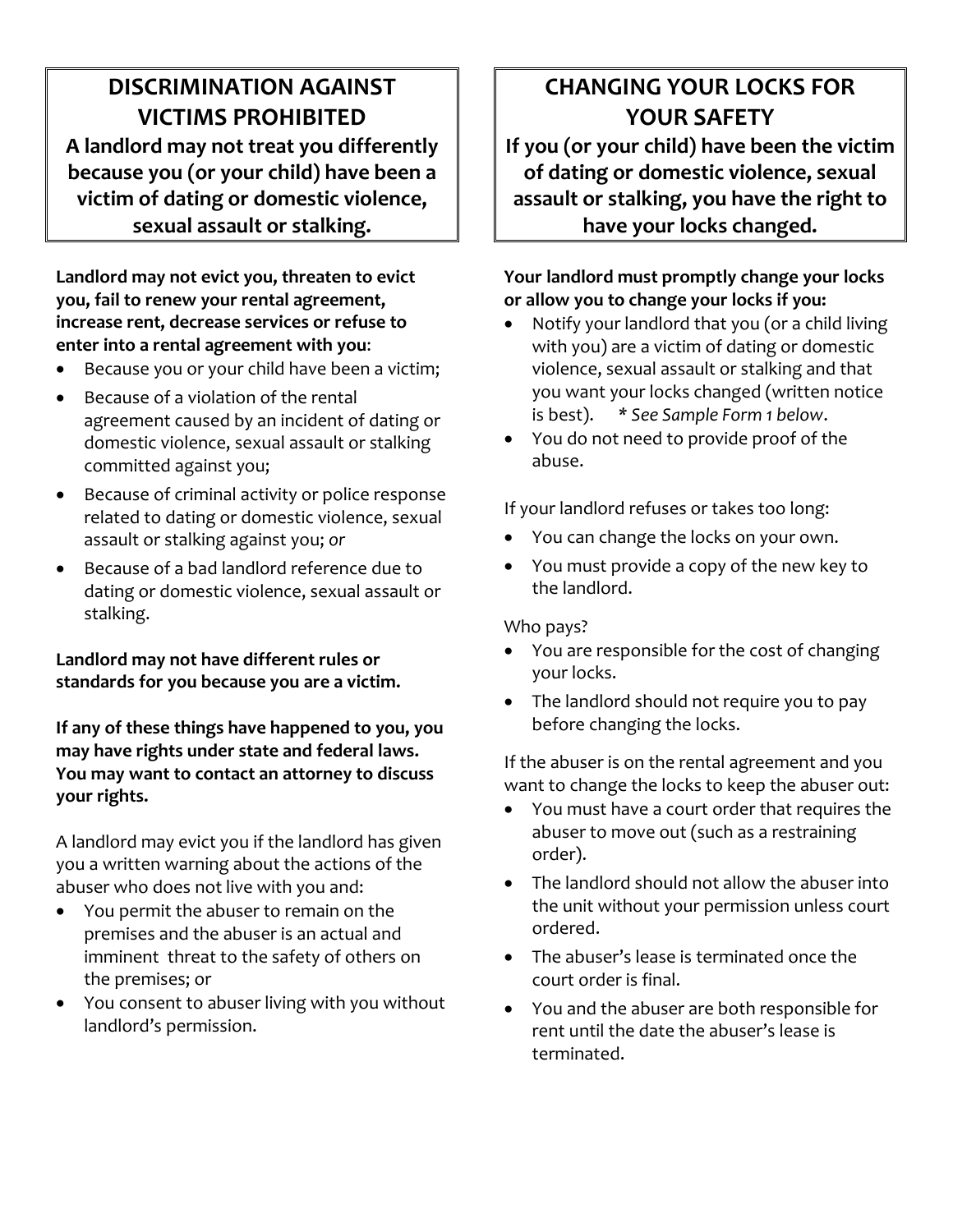**BREAKING YOUR LEASE EARLY If you (or a child living with you) have been the victim of dating or domestic violence, sexual assault or stalking within the last 90 days\*, or if you have a current protection order, you can end your lease or rental agreement with 14-days written notice.**

#### **How to break your lease early for safety:**

- Make a request to your landlord in writing. *\* See Sample Form 2 below.*
- Provide verification of the abuse by giving your landlord one of the following:
	- 1. a copy of a court protective order (Restraining or Stalking Order or other court order);
	- 2. a copy of a police report showing that you or a child living with you has been the victim of dating or domestic violence, sexual assault or stalking;
	- 3. a copy of a conviction for an act of dating or domestic violence, sexual assault or stalking; *or*
	- 4. a statement from a law enforcement officer or other qualified third party [attorney, licensed health professional or victim advocate] stating you have reported an act of dating or domestic violence, sexual assault or stalking. *\* See Sample Form 3 below.*

#### **You can also end the tenancy of immediate family members that live with you so they can move too. Immediate family members include:**

- an adult who is related by blood, adoption, marriage or domestic partnership;
- your boyfriend or girlfriend;
- the other parent of your child; *and*
- grandchild or foster child.

**You cannot be charged any money for breaking your lease early.** 

• You are responsible for rent only up to the termination date.

#### **If there are other people on the lease besides you and immediate family members:**

- You will not be responsible for rent or damage that occurs after the termination date.
- Remaining tenants will continue to be responsible for rent.
- The security deposit will not be refunded until the remaining tenants move out.

\**Any time the abuser is in jail or lives more than 100 miles away from you, it does not count against the 90 day time limit.* 

## **LANDLORDS MAY EVICT THE ABUSER**

**Landlord may divide the lease to evict the abuser for a criminal act of related to dating or domestic violence, sexual assault or stalking.**

- If a tenant, who lives with you, commits a criminal act of physical violence related to dating or domestic violence, sexual assault or stalking against you, the landlord may terminate the abuser's lease without terminating yours.
- Landlord must give 24 hours written notice of termination to the abuser and file an eviction if the abuser does not move out.
- Landlord may not require the remaining tenants to pay additional money as a result.
- The abuser and all other tenants are responsible for rent and damages prior to abuser's eviction.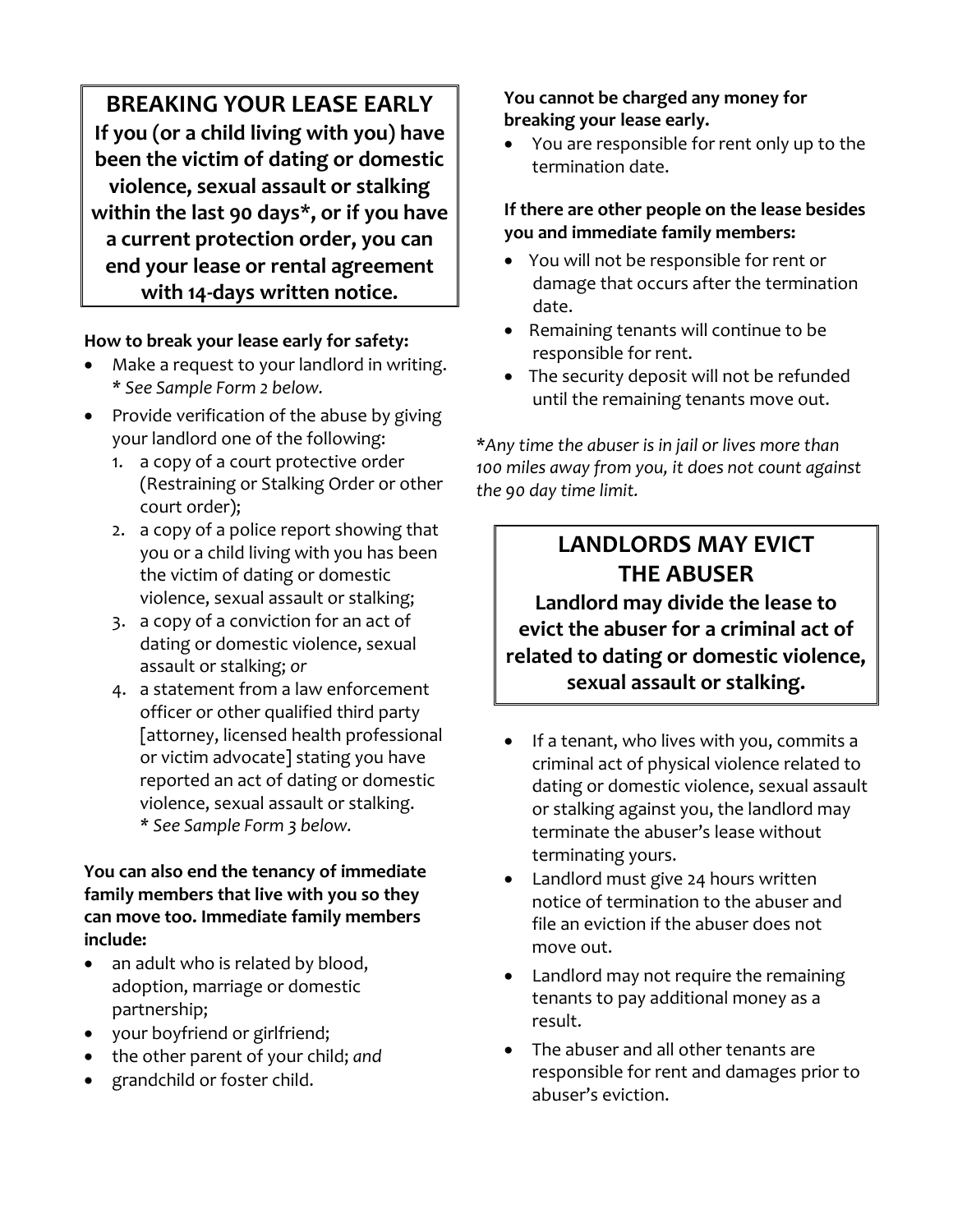## **Sample Form 1: Request to Change Locks**

Dear (landlord's name): (Date)

Pursuant to the Oregon Residential and Landlord Tenant Act ORS 90.459, I request that you promptly change the locks to my unit. I am a victim of dating or domestic violence, sexual assault or stalking.

(If you are the only tenant on the lease you do not need to provide verification of the violence.) (If the abuser is on the lease) Enclosed please find a copy of the restraining order that orders the abuser out of the dwelling unit ("Ouster"). You may not give a new key to the abuser.

Please change my locks by (date). If the locks are not changed by this date, I will change the locks myself and provide you with a key.

Thank you. (Your Name)

## **Sample Form 2: 14 Day Notice to Landlord to Terminate Lease**

Dear (landlord's name): (Date)

I am a tenant at (your address). I (or a minor child who lives with me) am a victim of dating or domestic violence, sexual assault or stalking within the past 90 days, not counting any time the abuser was in jail or was living more than 100 miles away, or I am currently protected by a restraining order. Pursuant to the Oregon Residential and Landlord Tenant Act ORS 90.453, this is my 14-day notice to end my rental agreement on  $\qquad$  (enter a date 14 days from today and add three days if mailing the notice to the landlord).

Enclosed is (choose one)  $\lceil$   $\rceil$  a copy of my protective order,  $\lceil$  a copy of a police report showing that I (or a minor child who lives with me) was the victim of an act of dating or domestic violence, sexual assault or stalking, or [ ] a copy of a conviction for an act of dating or domestic violence, sexual assault or stalking of [ ] a statement from a law enforcement officer or other qualified third party.

The following qualified household members will be ending their rental agreement along with me: (list names of qualified household members moving with you).

Thank you.

(Your name)